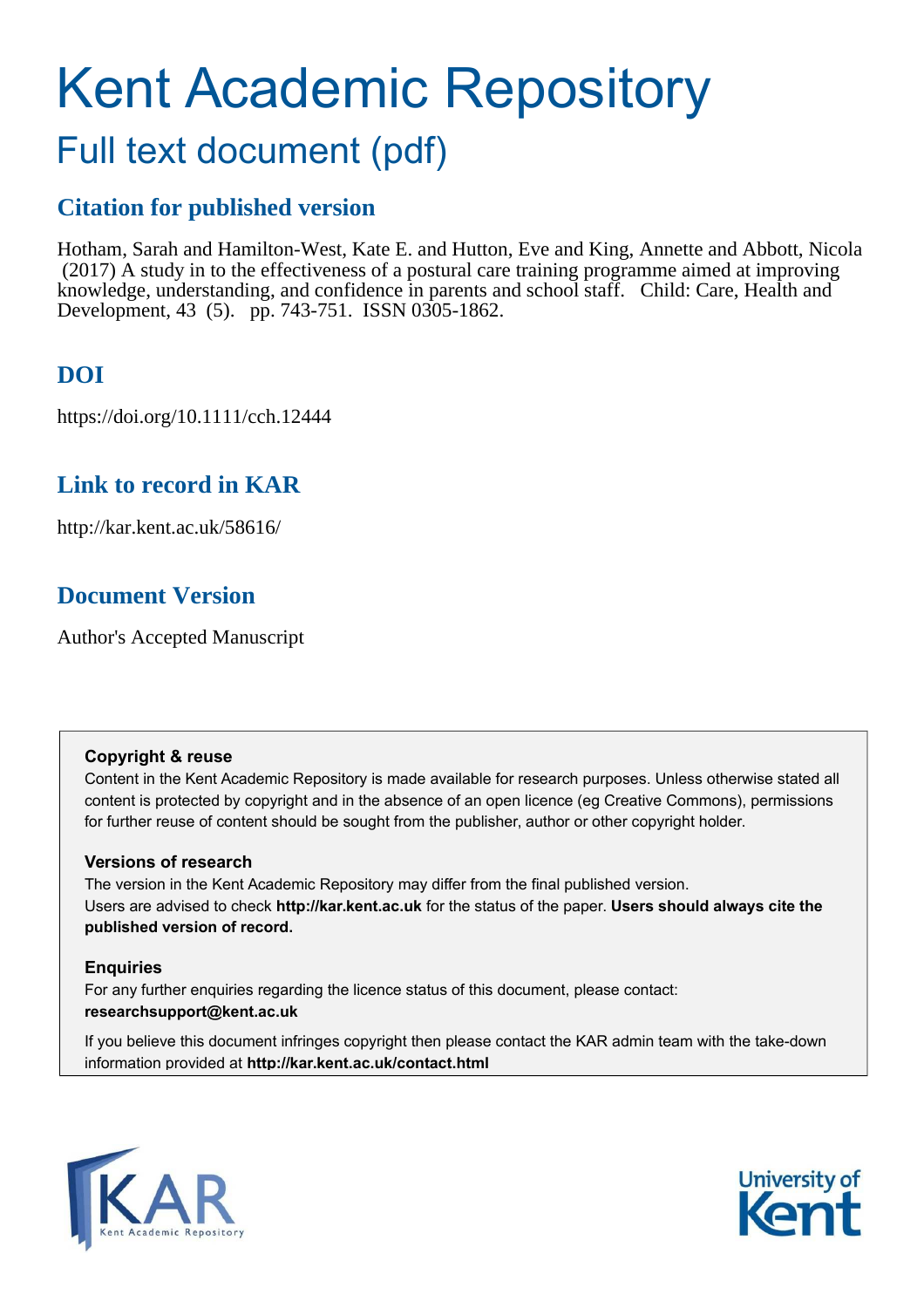Short title: Effectiveness of a postural care training programme

Descriptive title: A study in to the effectiveness of a postural care training programme aimed at improving knowledge, understanding, and confidence in parents and school staff.

Sarah Hotham, PhD, MSc, BSc

Chartered Psychologist & Research Fellow, Centre for Health Services Studies, University of Kent<sup>1</sup>

Kate E Hamilton-West, PhD, MSc, BSc

Chartered Health Psychologist & Senior Research Fellow, Centre for Health Services Studies, University of  $Kent<sup>1</sup>$ 

Eve Hutton, PhD, MA

Therapy Manager & Professional Lead (Occupational Therapy)

Children & Young People's Therapy Service, East Kent Hospitals University NHS Foundation Trust

&

 Reader in Children and Young People's Health and Wellbeing. School of Allied Health Professions, Canterbury Christ Church University<sup>2</sup>

Annette King, MBA, PG Diploma HSCM, BSc

RDS SE Kent Academic Lead, Centre for Health Services Studies, University of Kent<sup>1</sup>

Nicola Abbott, PhD, BSc

Lecturer, School of Psychology, Politics and Sociology, Canterbury Christ Church University<sup>2</sup>

Corresponding author:

[S.Hotham@kent.ac.uk](mailto:S.Hotham@kent.ac.uk) (Sarah Hotham).

CHSS, University of Kent, Canterbury, Kent, CT2 7NF.

Telephone: +44 (0)1227 827759 Word Count: 4290

Key Words (5): postural management; confidence; training; carers; physical disabilities.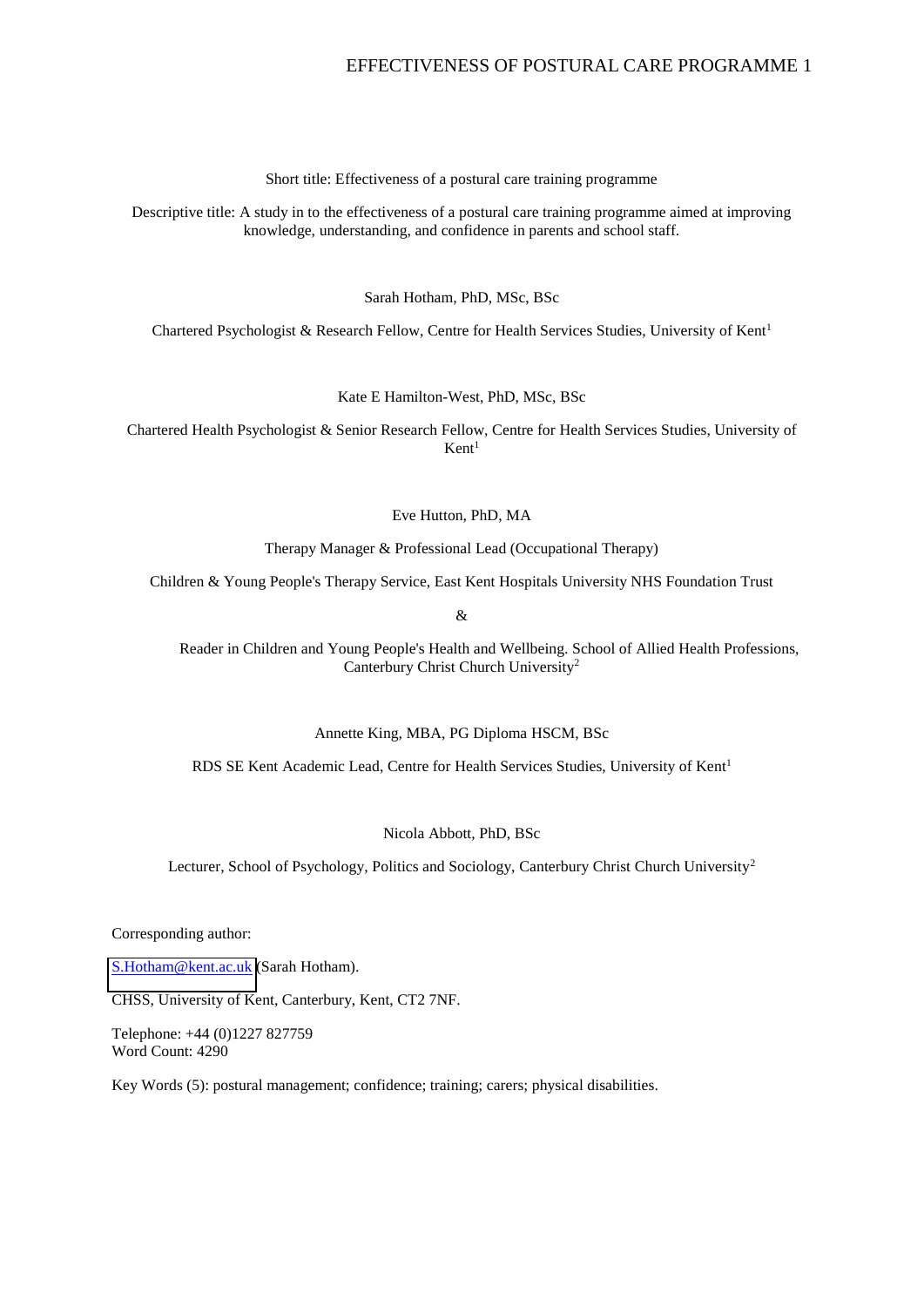#### **Abstract**

**Background:** Parents and school staff lack knowledge and confidence when providing postural care to physically disabled children. This can act as a barrier to the successful implementation of therapy. To address this problem, a novel training programme was developed to improve knowledge and confidence in providing postural care and evaluate the impact of the training programme in parents and school staff.

**Methods:** The postural care training programme included three elements: a 2-hour interactive workshop facilitated by physiotherapists and occupational therapists, a follow-up home/school visit, and a follow-up telephone call. The UKC-PostCarD questionnaire (Hotham et al., 2015) was utilised to evaluate the impact and includes subscales assessing knowledge and understanding, concerns, and confidence in providing postural care. The UKC-PostCarD questionnaire was completed at baseline and 6 weeks later. The training programme was delivered to  $N=75$  parents and school staff. Of these,  $N=65$  completed both baseline and follow-up measures and were used in the data analysis. Participants and therapists were also invited to provide further feedback on the overall training programme via interviews and focus groups.

**Results:** Paired-samples t-tests were used to determine statistically significant differences between baseline and follow-up scores for each of the three subscales. Mean levels of understanding-and-knowledge and confidence improved  $(p < .001)$ , while concerns decreased  $(p < .001)$ . Qualitative data were collected via interviews and group discussions providing an in-depth perspective on how participants experienced change.

**Discussion:** Results suggest improvement in knowledge, understanding and confidence in parents and school staff that care for children with significant physical postural care impairments.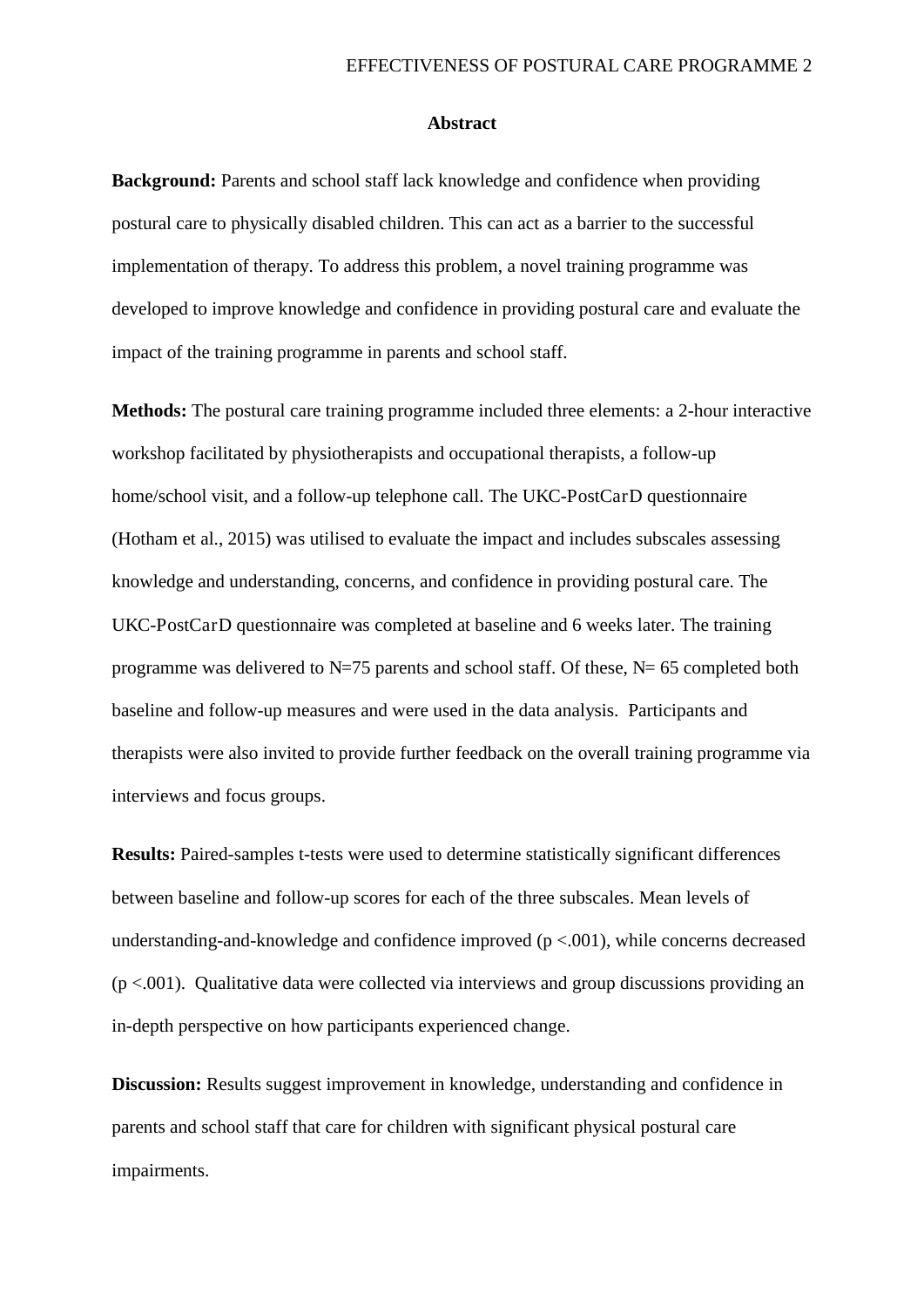#### **Introduction**

 We describe the development and evaluation of a novel postural care training programme for 65 parents, teachers and teaching assistants of children with a physical disability. The training programme, developed by a multidisciplinary team focused on Improving Understanding, Knowledge and Confidence in providing Postural Care for children with Disabilities (the "UKC PostCarD" programme).

#### **Background**

Children with physical disabilities often require a 24-hour therapeutic approach to postural management at home and in school. This typically involves occupational therapy and physiotherapy; provision of assistive equipment (e.g. special seating and standing supports), exercise, orthotics and, in certain instances, surgical interventions (Gericke, 2006; Poutney, 2007). In the absence of strong evidence from randomised control trials (RCTs), postural management has advanced largely based on professional and expert consensus (Gericke 2006), with criticism highlighting the responsibility postural management places on carers and therapists, possibly encouraging a lack of adherence to therapy programmes. (Gough 2009).

Furthermore, research has revealed a lack of understanding, knowledge and confidence among teaching staff and parents about postural care management (Hutton & Coxon, 2008). Lack of confidence among teaching staff has been identified as an issue in UK mainstream schools where teachers and teaching assistants have limited experience of physical disability and lack adequate access to formal training relevant to children with complex physical needs (Coster et al., 2013; Devecchi & Brown 2013; Hutton & Coxon, 2008; 2011; Nash & Norwich 2010).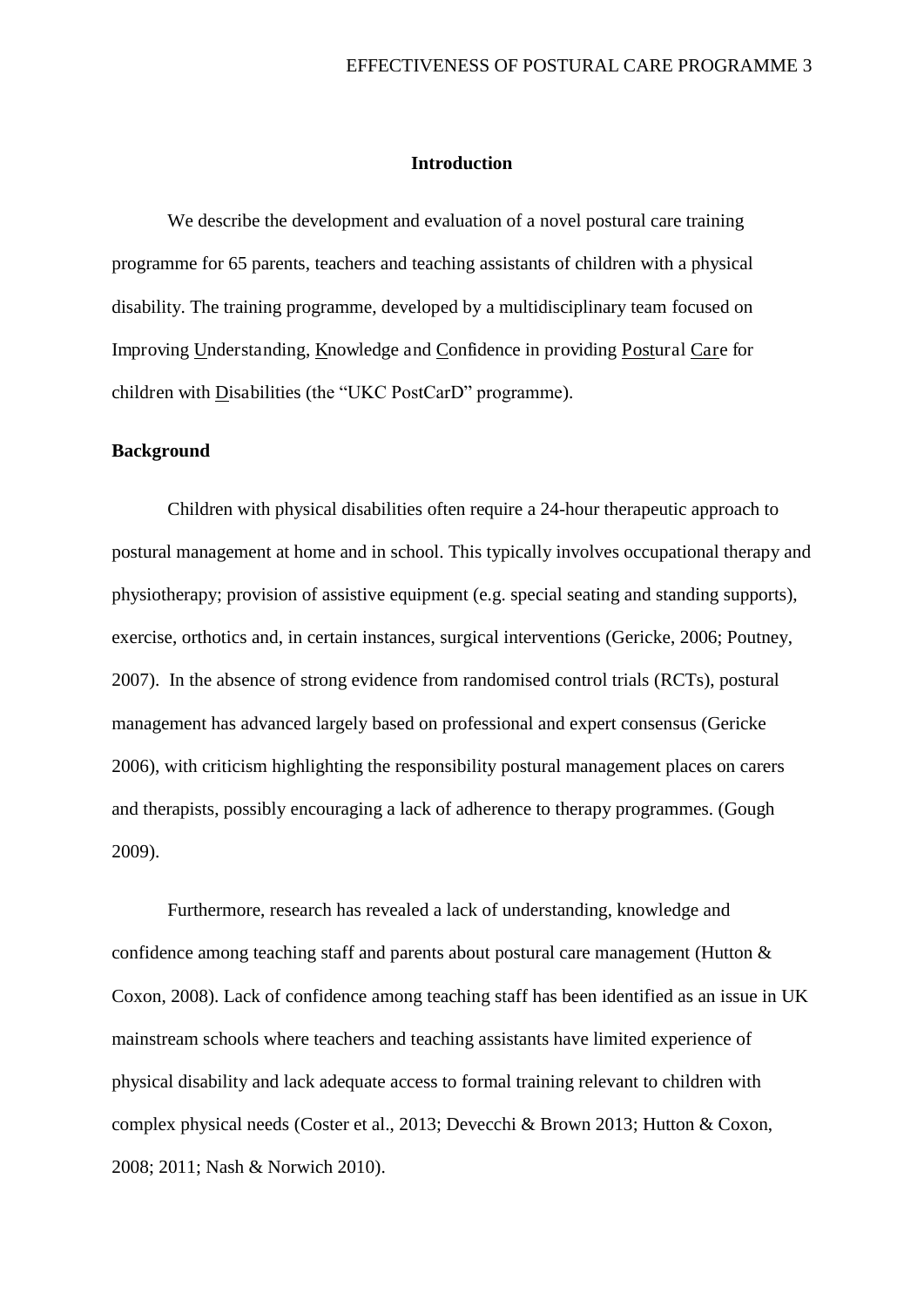Research also highlights negative perceptions about the appearance and use of specialist seating and standing supports among teaching staff. Such views about assistive equipment, combined with a risk averse school culture, can act as a barrier to the child's inclusion and participation at school. For example, limiting the child's opportunities to play outside at break times or participate fully in the schools physical education curriculum (Hutton & Coxon, 2008; 2011; Telfer, Solomonidis, & Spence, 2010). Parents also report feeling unsupported and overwhelmed by aspects of their child's therapeutic regime (Nicholson, Moir, & Millsteed, 2012) and lack easy access to information and on-going training relevant to their child's care (Hutton & Coxon, 2008).

#### **Aims and theoretical framework**

In light of these findings, we aimed to develop a novel postural care training programme with the capacity to improve understanding, knowledge and confidence among those responsible for the postural care of children with physical disabilities, attending mainstream schools.

The training programme was based on the content of 'An A-to-*Z of Postural Care'* (Hutton et al., 2009), a pocket-sized booklet developed with input from parents, therapists, researchers, and educators. This booklet provides practical information and advice about postural care and is underpinned by the concepts of function and participation in the International Classification of Functioning, Disability and Health – Children & Youth version (ICF) (WHO, 2007).

The postural care training programme was also informed by social cognitive theory (SCT; Bandura, 1977; 1989; 1997) which holds that people are more likely to expend effort to achieve their goals, and to persist in the face of obstacles, if they are high in 'self-efficacy' (confidence in one's ability to carry out specific actions in a specific context). According to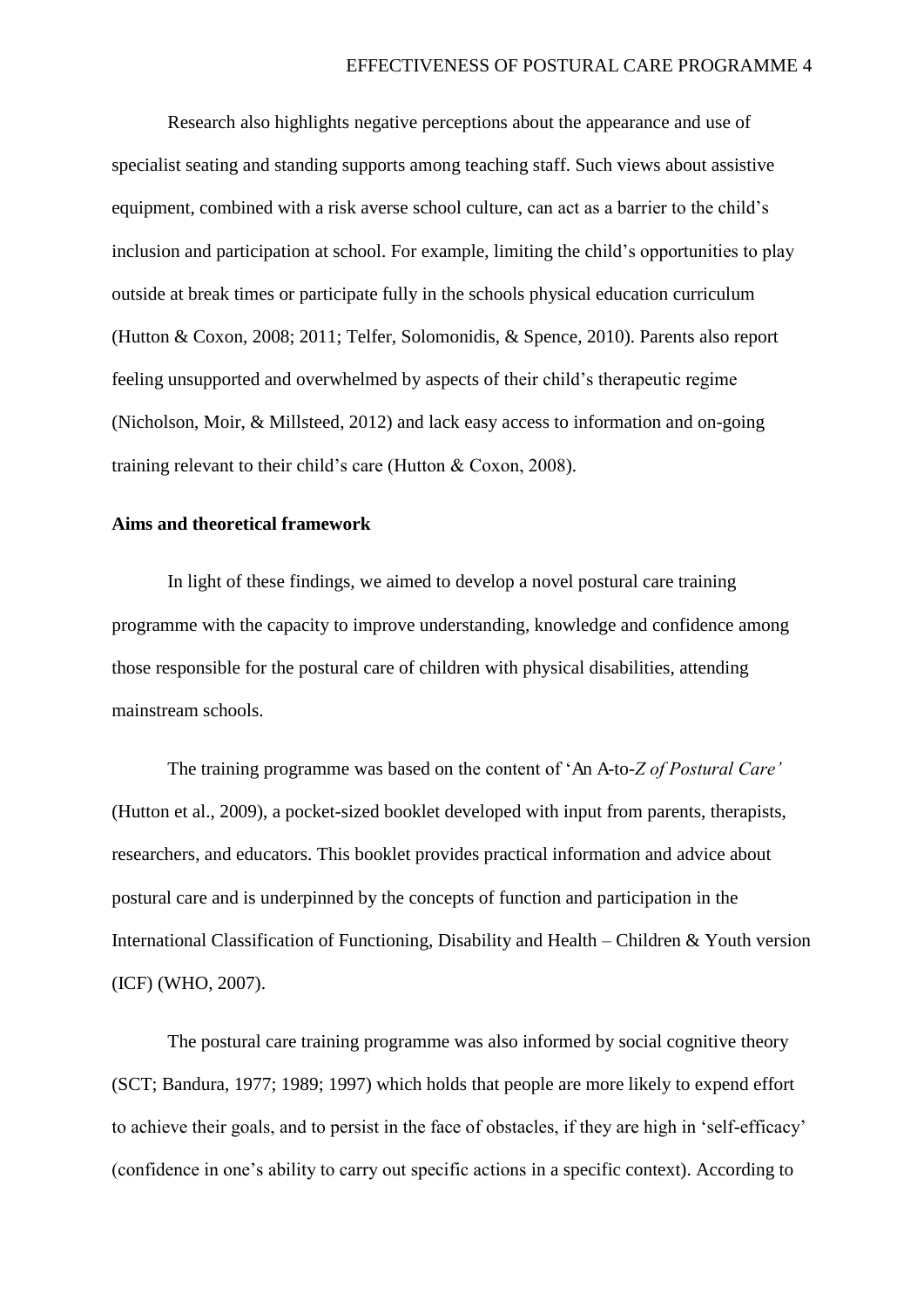SCT, self-efficacy can be promoted by performing actions successfully, observing others performing actions successfully, receiving encouragement and discussing concerns. The programme was designed to promote self-efficacy via these pathways.

In the context of this study we define 'postural care' as the 'promotion of good posture' within the child's environment with the aim of ameliorating the impact of postural impairment on the child's participation and learning at school and home (Hutton et al., 2009).

#### **Methods**

#### **Development of the postural care training programme**

Training materials were developed with input from a steering group (comprising occupational therapists, physiotherapists and parents with experience of providing postural care for a child with a disability) and expert advisory group (including experts in education and learning). The training programme took the form of a 2-hour group workshop followed by a one-to-one visit (to the parent's home, or teacher's school) and telephone call. The workshop and follow-up visits were delivered by NHS paediatric occupational therapists (OTs) and physiotherapists trained in the intervention approach by the research team. To standardise the intervention across study settings, therapists were provided with a training manual and supporting resources developed as part of the research –for example, PowerPoint slides and prompt questions for the follow-up visits. The workshop combined information about postural care with practical tasks designed to enhance understanding regards the impact of posture on function and learning (e.g. trying to drink while sitting in an unstable position on a therapy ball; trying to read instructions or solve a problem while unstable). An example itinerary for the workshop is provided in Table 1.

(Insert Table 1 about here)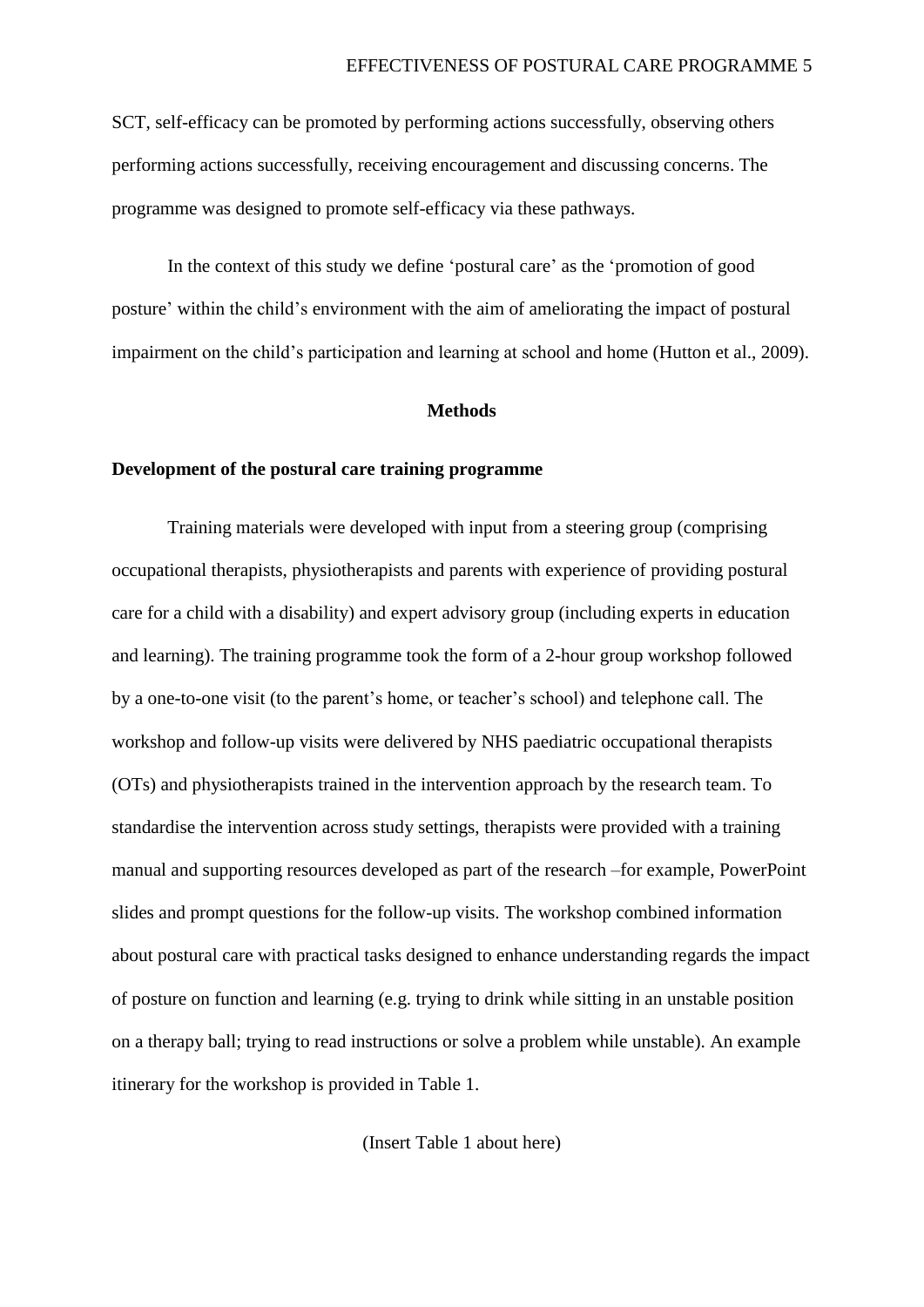To enhance self-efficacy, the one-to-one visits and follow-up telephone support provided opportunities for participants to observe and perform specific actions (e.g., adjusting equipment) and discuss concerns in a supportive environment. The follow-up visits also provided opportunities to perform these actions and discuss any difficulties in the home/school environment, with support from the therapists.

#### **Participants**

We aimed to recruit 88 parents/carers, teachers and teaching assistants of children attending mainstream primary school in the South-East of England who were receiving support from NHS paediatric occupational therapy or physiotherapy teams. Information about the study was sent to parents via the therapy teams, enclosing a reply slip and pre-paid envelope.

The therapy teams also identified mainstream primary schools attended by children receiving support. A member of the research team made contact with the Head Teacher to discuss the study and seek permission to invite staff to participate. In total,  $75$  parents (n=20) and school staff (Teachers  $= 4$ , SENco  $= 7$ , TAs  $= 37$ ) were recruited on to the postural care training programme. Of these,  $65$  (1 male) aged 19 to  $64$  years (Mean age = 42.8) completed the follow-up questionnaire and were used in the data analysis.

Ethical approval was obtained from the NHS Research Ethics Committee South East Coast-Kent (11/LO/0653). R&D approval was provided by each of the NHS sites. Participants were treated in accordance with ethical guidelines issued by the British Psychological Society (2009).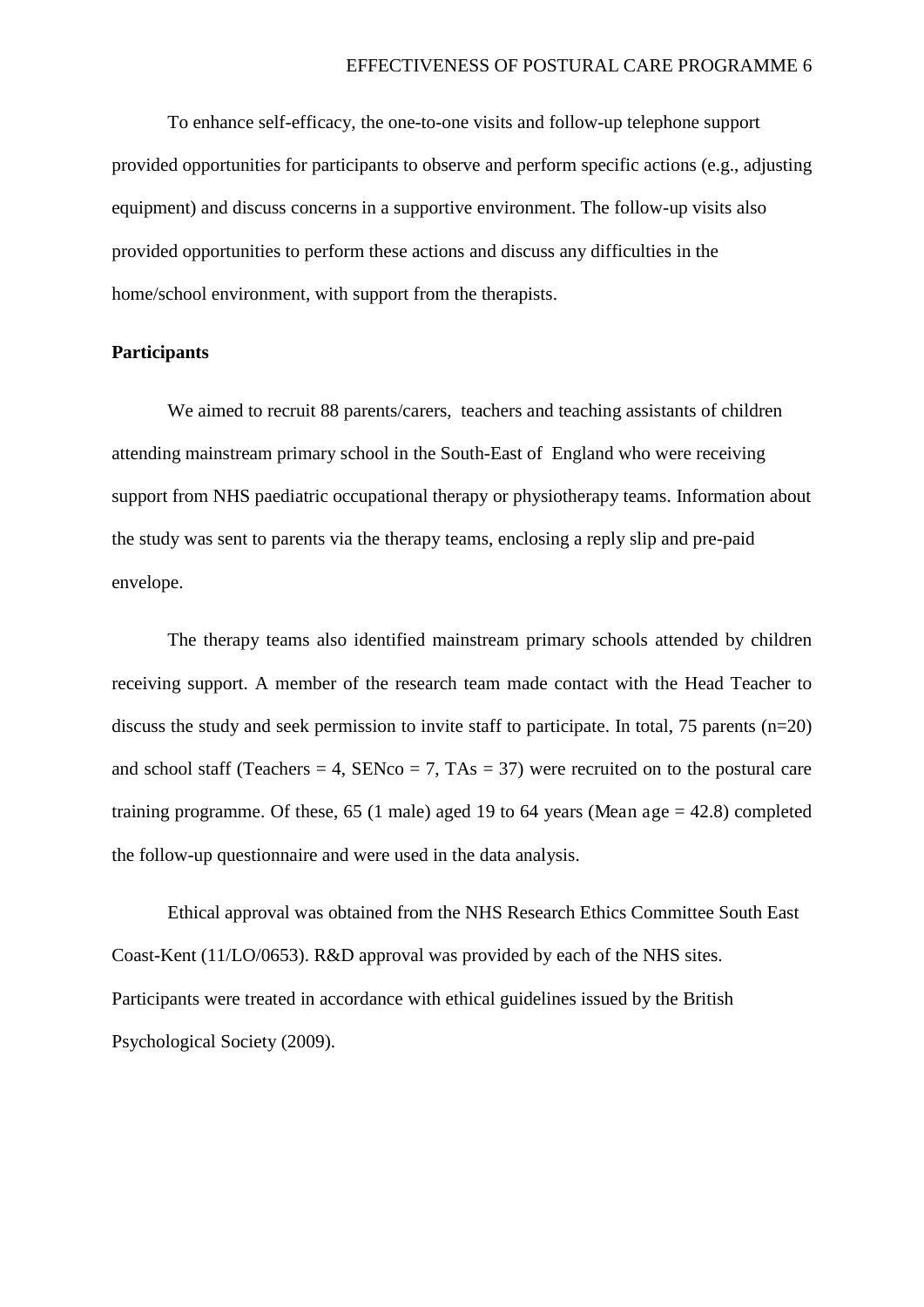#### **Measures**

The UKC-PostCarD questionnaire (Hotham, Hutton & Hamilton-West, 2015) was used to assess understanding, knowledge and confidence in relation to providing care for a child with a disability, alongside concerns about providing postural care. This 51-item questionnaire comprises three subscales: 21 items measuring understanding-and-knowledge (e.g. I am able to select the best equipment to use in different situations); 23 items measuring confidence (e.g. I am confident that I will be able to provide good postural care, even if I am in a different environment/setting than usual); and 7 items measuring concerns (e.g., I am concerned I might not be providing appropriate postural care). Within each of the three subscales, questions were also clustered by minor themes- for example, regards confidence, questions were groups around 'confidence overcoming barriers' and 'about the use of equipment'. Responses were scored using a Likert-type scale ranging from 1 (strongly disagree) to 4 (strongly agree). The questionnaire has previously demonstrated adequate reliability and validity (Hotham et al., 2015). For the current study, Cronbach's alpha  $> 70$ was obtained for the total scale and for all three subscales, indicating adequate internal consistency (Nunnally & Bernstein, 1994). Further information about the structure and reliability of the questionnaire is in Table 2.

#### (Insert Table 2 about here)

#### **Procedure**

Following informed consent, participants were invited to attend a postural care training workshop. In total, 11 workshops were held at accessible locations (e.g. schools and NHS child health centres) across South-East England.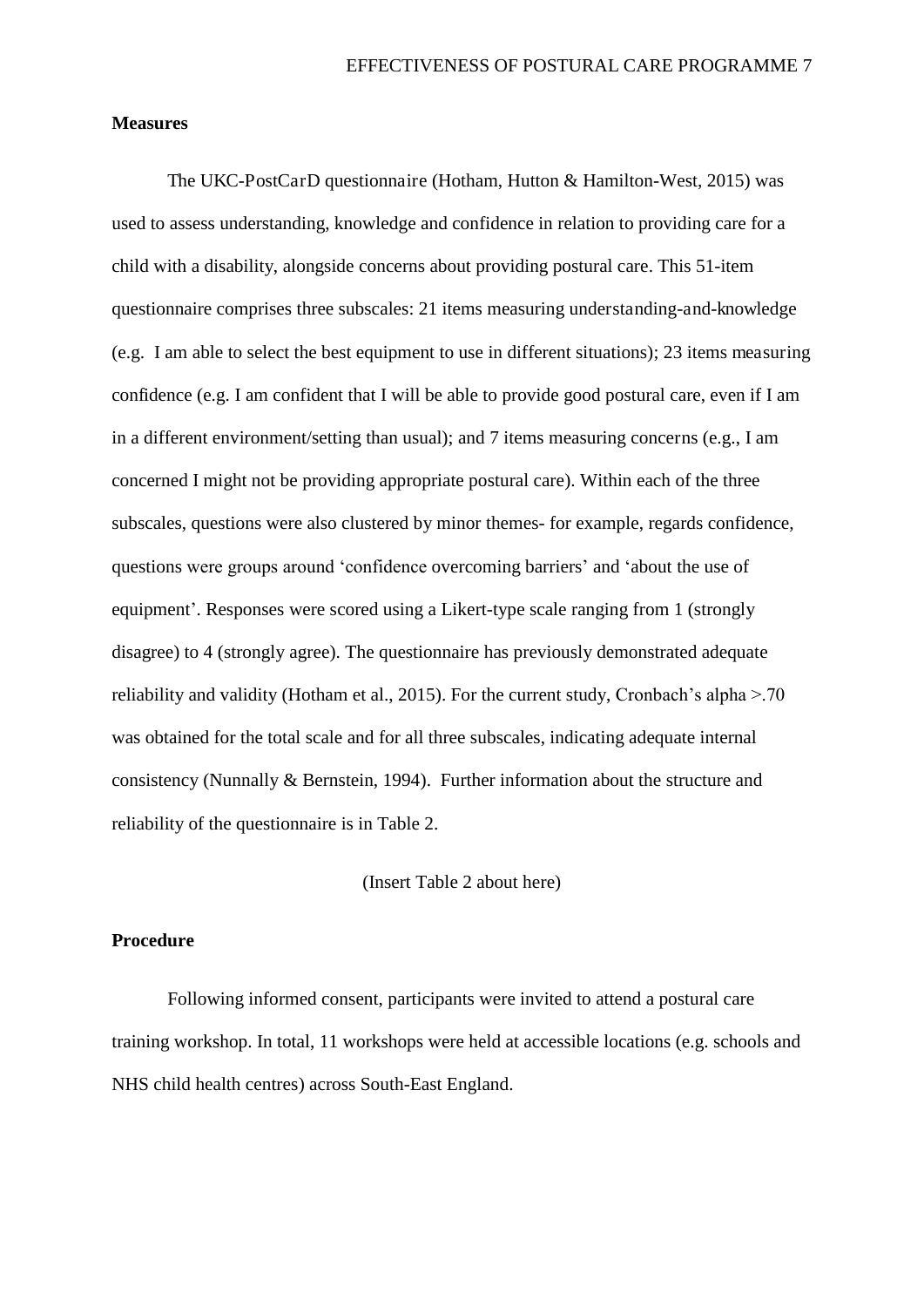Participants completed The UKC PostCarD Questionnaire before the workshop. Follow-up visits and telephone calls were conducted during the six-week period following the workshop at a time convenient to the participant. At the end of this period, participants were sent a second copy of The UKC PostCarD Questionnaire to complete and return by post<sup>1</sup>

Participants were also invited to provide further feedback on the training programme via qualitative interviews. Two researchers who were not involved in delivering the training programme (NA and AK) led these interviews. Fifty workshop participants attended, via 12 group (38 participants) and 12 individual interviews. Interviews and group discussions were conducted using a semi-structured interview schedule. The guide explored participants' views on what they had found useful, what they had learned, whether and how their confidence about postural care had changed. All interviews were recorded and transcribed verbatim.

#### **Analysis**

<u>.</u>

The evaluation of the postural care training programme utilised a mixed-method approach. Quantitative data were collected via The UKC PostCarD questionnaire and qualitative data from the interviews with participants.

 Data generated from the questionnaire were analysed using paired samples t-tests to compare levels of knowledge, understanding, confidence, and concerns before and after the training programme.

 Data from the interviews and focus groups were transcribed and analysed using Framework approach (Ritchie & Lewis, 2003) through the NVivo qualitative analysis programme. Two researchers read all interviews and agreed a thematic coding frame; researchers then coded interviews they had conducted. A number of interviews were swapped and coded by the other researcher to test the inter coder-reliability. Any discrepancies were

<sup>&</sup>lt;sup>1</sup> Completed T2 questionnaires were returned to the researcher at different time points after the issue at 6-weeks.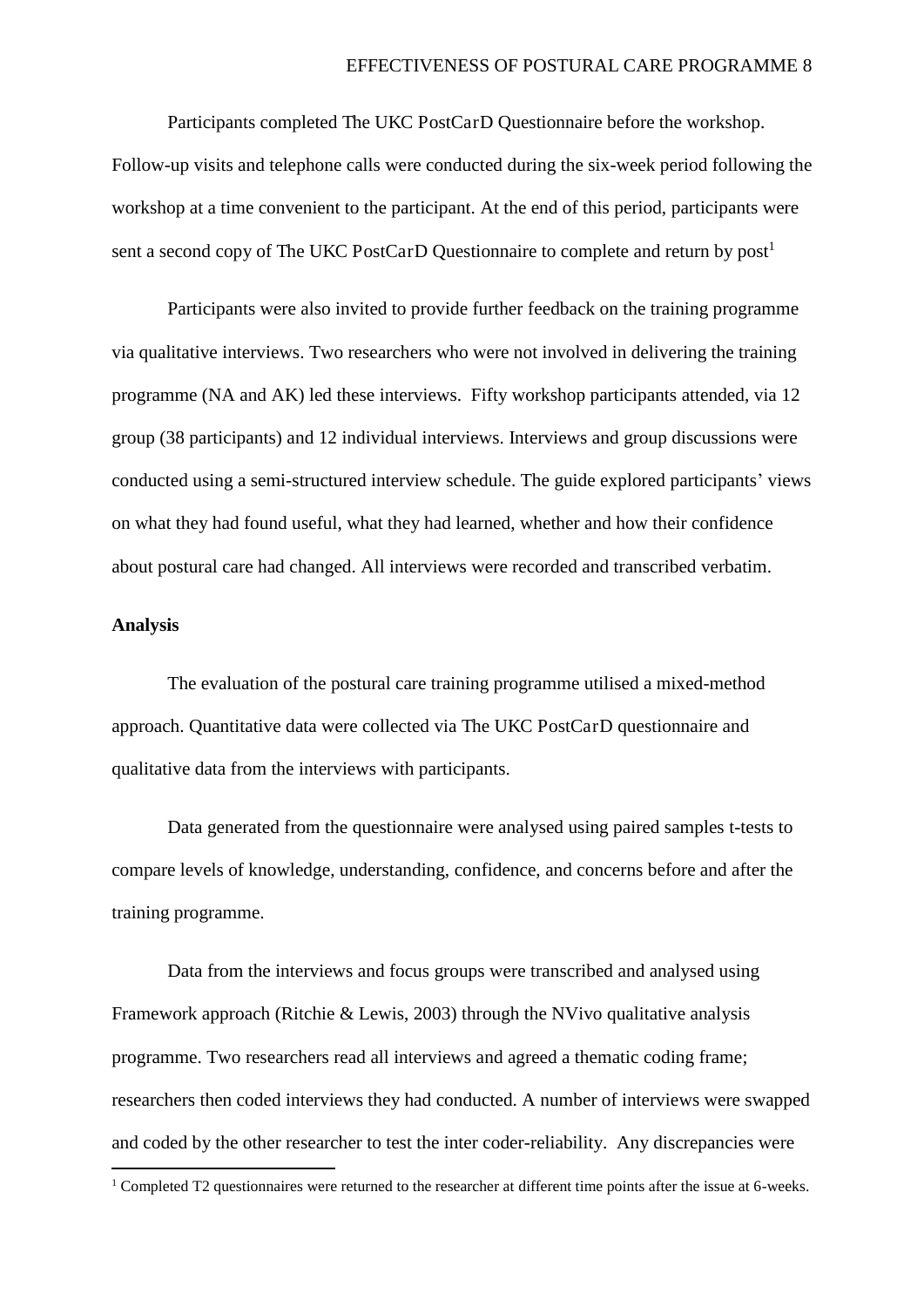discussed and where appropriate resolved or accommodated through further refinement of the coding framework.

#### **Results**

#### **Correlation analyses**

At both T1 and T2 correlations between the three subscales formed a logical pattern such that understanding-and-knowledge correlated positively with confidence (T1:  $r_s = .79$ ; T2:  $r_{s}$  = .71, both p<.001); concerns correlated negatively with both understanding-andknowledge (T1:  $r_s = -.43$ ; T2:  $r_{s} = -.61$ , both p<.001) and confidence (T1:  $r_s = -.55$ ; T2:  $r_{s} = -.55$ .48, both p<.001).

#### **Quantitative evaluation of the training programme**

Paired-samples t-tests were used to determine whether six-week follow-up (T2) scores for each of the three subscales differed from baseline (T1). Results suggest mean levels of understanding-and-knowledge improved from T1 ( $M = 2.37$ , SD = .39) to T2 ( $M = 2.93$ , SD  $= .36$ , t(64) = -11.83, p <.001, while concerns decreased from T1 (M = 2.58, SD = .53) to T2  $(M = 2.05, SD = .44)$ ,  $t(64) = 7.52$ ,  $p < .001$ . Confidence in providing postural care also demonstrated a statistically significant increase after the training programme ( $M = 3.02$ ,  $SD =$ .43), relative to baseline ( $M = 2.51$ ,  $SD = .52$ ),  $t(65) = -9.17$ ,  $p < .001$ .

Each of the three main subscales had a number of subscales within them, allowing for a more detailed investigation of the changes. Regarding understanding-and-knowledge, this subscale included questions clustered around three areas: knowledge about equipment; knowledge about Health and Safety; knowledge about benefits of postural care to the child. For confidence, the subscale also included questions clustered around three areas: general confidence; confidence about overcoming barriers; confidence about using equipment.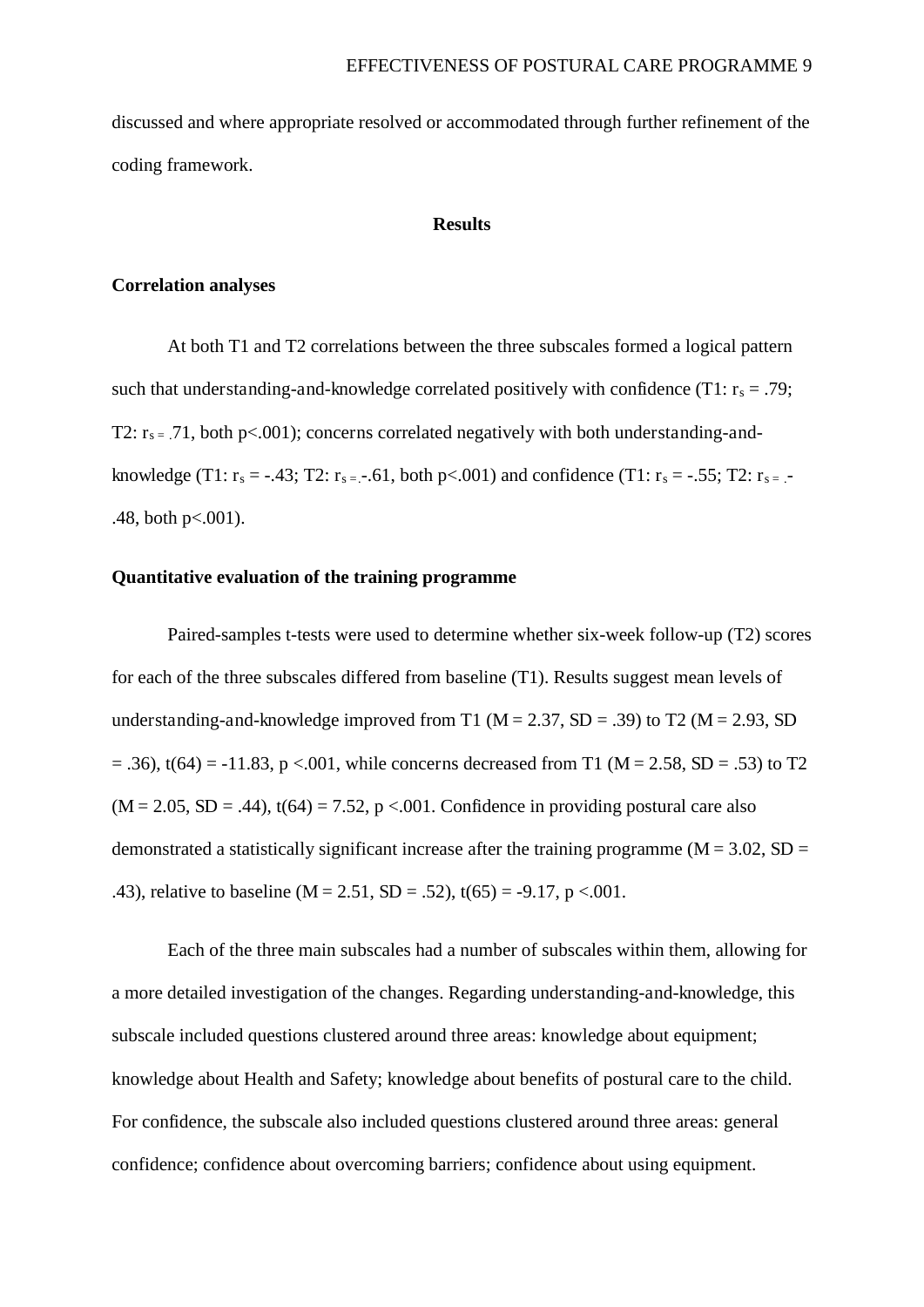Finally, the concerns subscale included questions clustered around two areas: concerns about the child; concerns about oneself.

Replicating the main analysis, paired-samples t-tests were used to determine differences in these scores from baseline. Results indicate, a statistically significant improvement across all three areas of knowledge (all ps <.001), all three areas of confidence (all  $ps < .001$ ), and both areas of concerns (both  $ps < .001$ ). Mean values for all these comparisons are displayed in Figure 1.

#### (Insert Figure 1 about here)

#### **Qualitative evaluation of training programme**

The following section focuses on amplifying and contextualising the quantitative results, with interviews and group discussions providing perspective on how participants experienced change in their understanding, knowledge, confidence, and concerns.

#### **Impact on understanding and knowledge about postural care**

Overall participants highlighted that the workshop helped to bridge a 'gap' between the everyday practices of postural care management and the ideas and theories that inform it. Specifically, TAs and teachers reported the workshops improved knowledge and understanding about the impact of posture on learning and the child's learning. For example,

 (Teacher): I think I gained more of an understanding of how important it is for children to have good posture in order to learn. I*t's something I hadn't really given a great deal of thought to before. I've never really looked and thought '*hang on a minute*'* that child*…can't*  put their feet on the floor, *or the way they're trying to write*, *they haven't got a good eye line.*  So that was something that came across quite strongly and I think I learnt a great deal from that.

In addition, parents indicated the workshop improved understanding as to why aspects of postural care were important for their child.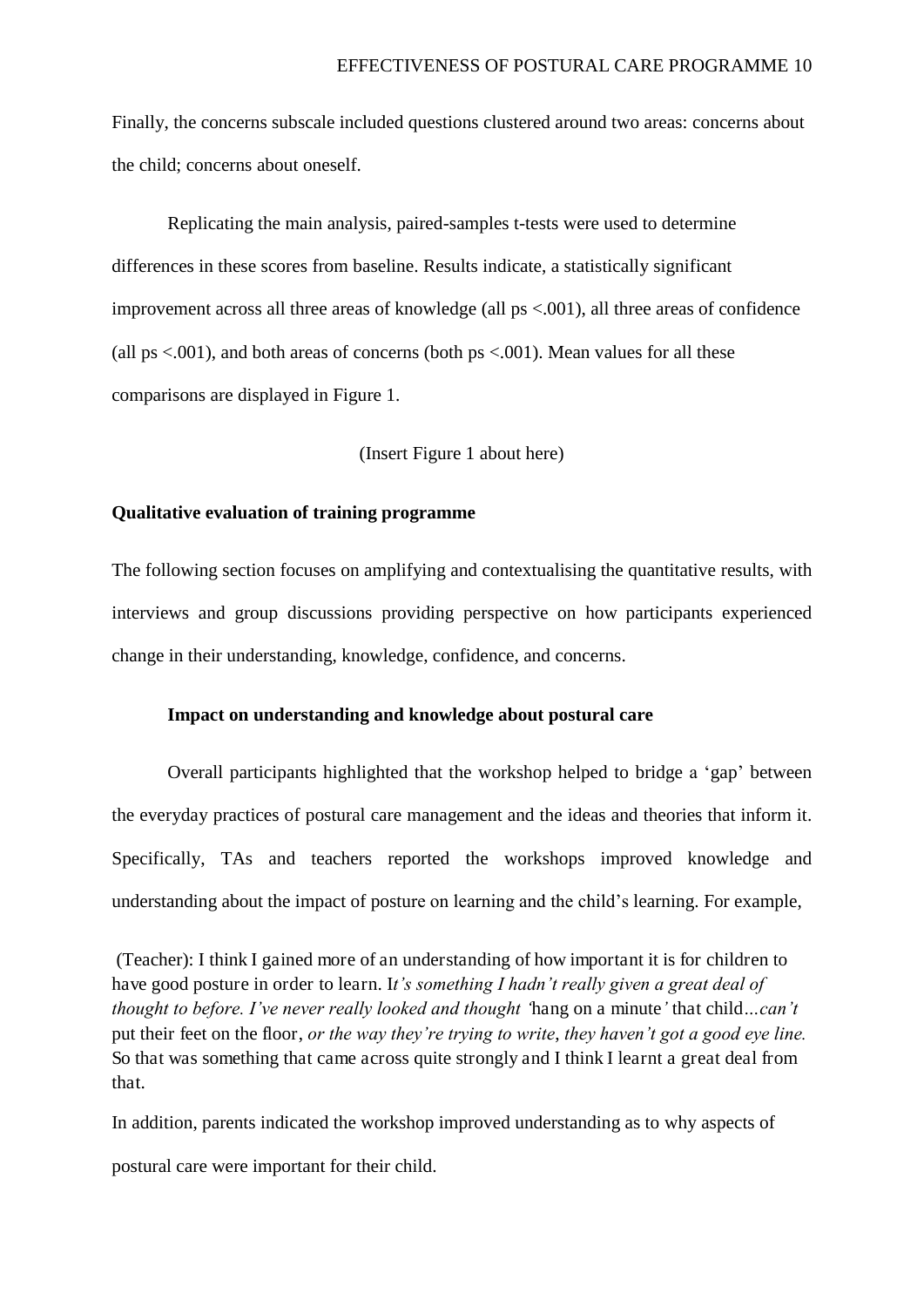(Parent): Well I didn't really think about Carl's<sup>2</sup> postural balance or anything until I went *onto the course…and now I sit and think it might be comfortable for you but it's doing you no*  good.

#### **Reaffirming existing knowledge.** Most workshop participants highlighted areas

where their existing understanding-and-knowledge were renewed in the workshop. They felt

reassured what they were doing on a daily basis was appropriate. Some participants also

valued the opportunity to be reminded about approaches and activities from previous training.

Kent (TA): It was like having an update...I *think it's important not to become complacent and*  just nice to have the reminder.

Surrey (TA): *It's reassured me a lot, because before I was thinking "oh is this right?" but*  now I know that I am doing the right thing.

However, a selection teachers and TAs thought that the training had only limited value for

either learning new things or reaffirming knowledge.

Sussex (Teacher): …we know, how to do the equipment quite well *…o*ccasionally we do, like, *refresher courses about how to hoist and we've all hoisted each other*.

Sussex (TA): A lot of the content... were things that we already knew and we have a good back up at this school.

#### **Increased awareness through improved knowledge.** Most participants made mention

of the practical activities included in the workshop, providing them insights into how children

with physical disabilities experience learning at school

Surrey (Parent): The one that stuck in my mind *'*hold this [MELON] this is the weight of a *child's head'*. And I will never forget that now someone saying*' that's the weight of your child's head, he's got to try and support* tha*t'* taught me a lot more.

Sussex (TA): ... the practical was the one thing that makes you think and remember and reflect on*…*[*what they're* [sic] like really and how they feel].

<sup>&</sup>lt;u>.</u> 2 All names used are pseudonyms.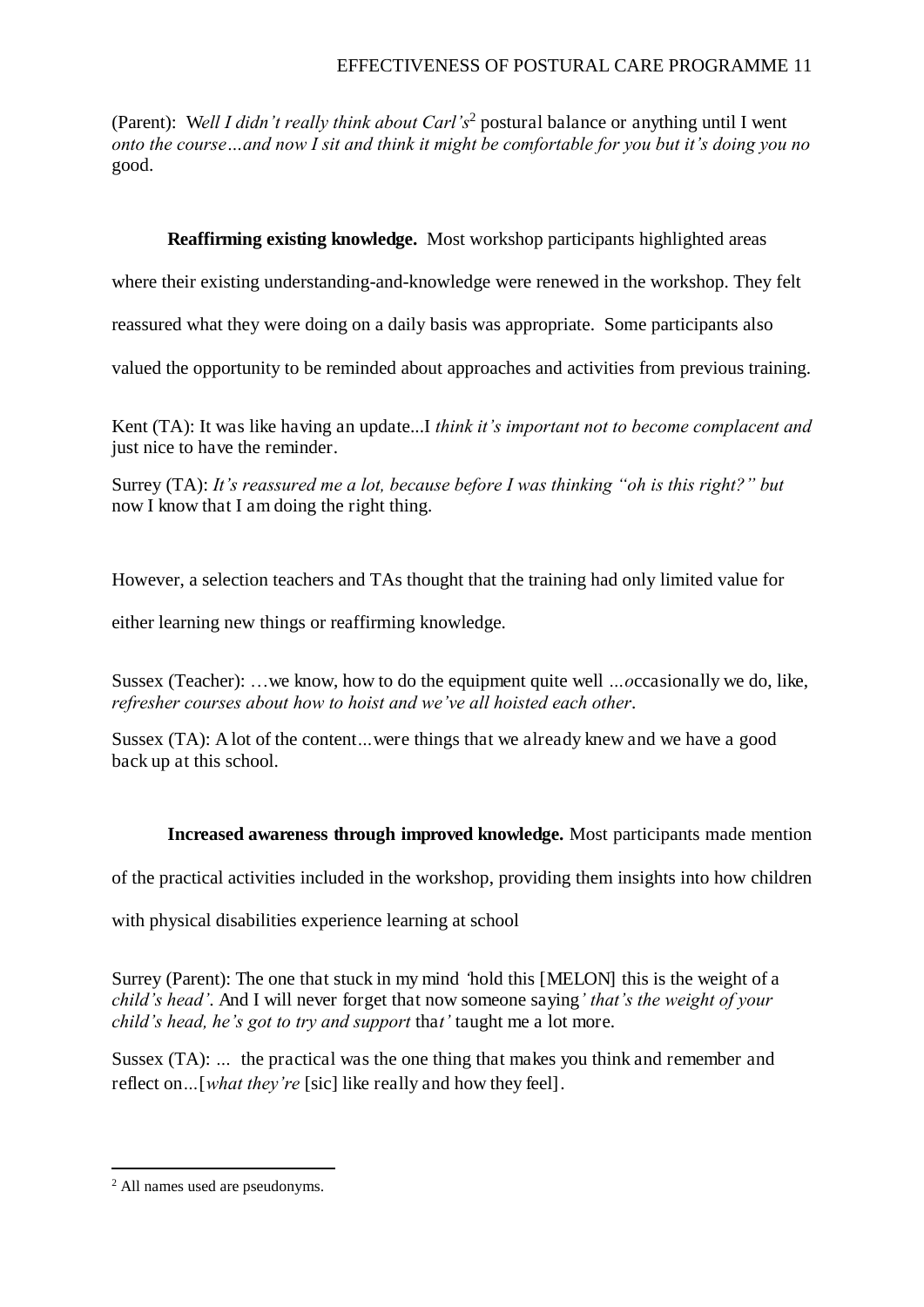A number of workshop participants stressed that as a result of the workshop they

could now empathise better with the child's experiences and challenges. Gaining insight into

what it feels like from the child's perspective seemed to help participants adjust their own

expectations and recognise the need for greater patience and flexibility in the day-to day care.

Surrey (TA): You actually felt it for yourselves. So you could understand what they might be feeling, that they might not vocalise to you.

Sussex (TA): Just having that understanding of how difficult from standing on the wobble board and trying to think *…* S*he's having to do that all day, every day. Um, so I suppose it's*  more of an understanding of why things are going to take her longer, why she needs additional kind of processing time to be able to do other things.

#### **Impact on confidence about providing postural care**

Supporting the quantitative results, workshop participants reported an improvement in

confidence. For example:

Surrey (TA) You are just doing it [postural care management] all the time now, making sure *that everyone's sitting as they should be…* you are becoming more confident because you are *more aware of what's going on.*

Participants highlighted improved confidence in contributing to and making

decisions about what was, and what was not, useful for the circumstances of the child.

Furthermore, confidence to convey this viewpoint to colleagues was seen as one of the key

benefits of the training:

Surrey (TA No.1): *We've needed quite a few bits of equipment this year. But it's having the confidence to say: 'that isn't it', 'I don't think that's r*ight'. Whereas before, *… we'd not have had the confidence to say 'that's not rig*ht', 'that needs to be changed' '.

Surrey (TA No.2): *"I feel more confident if something is not working for a child, to go up to*  one of the teachers and say 'you know, this is not working for so-and-so'. and put my idea across.*'*.

Some participants found the training empowered them to make suggestions about how

to improve postural care management, finding solutions to challenges as they arose to the

positioning of a child for an activity.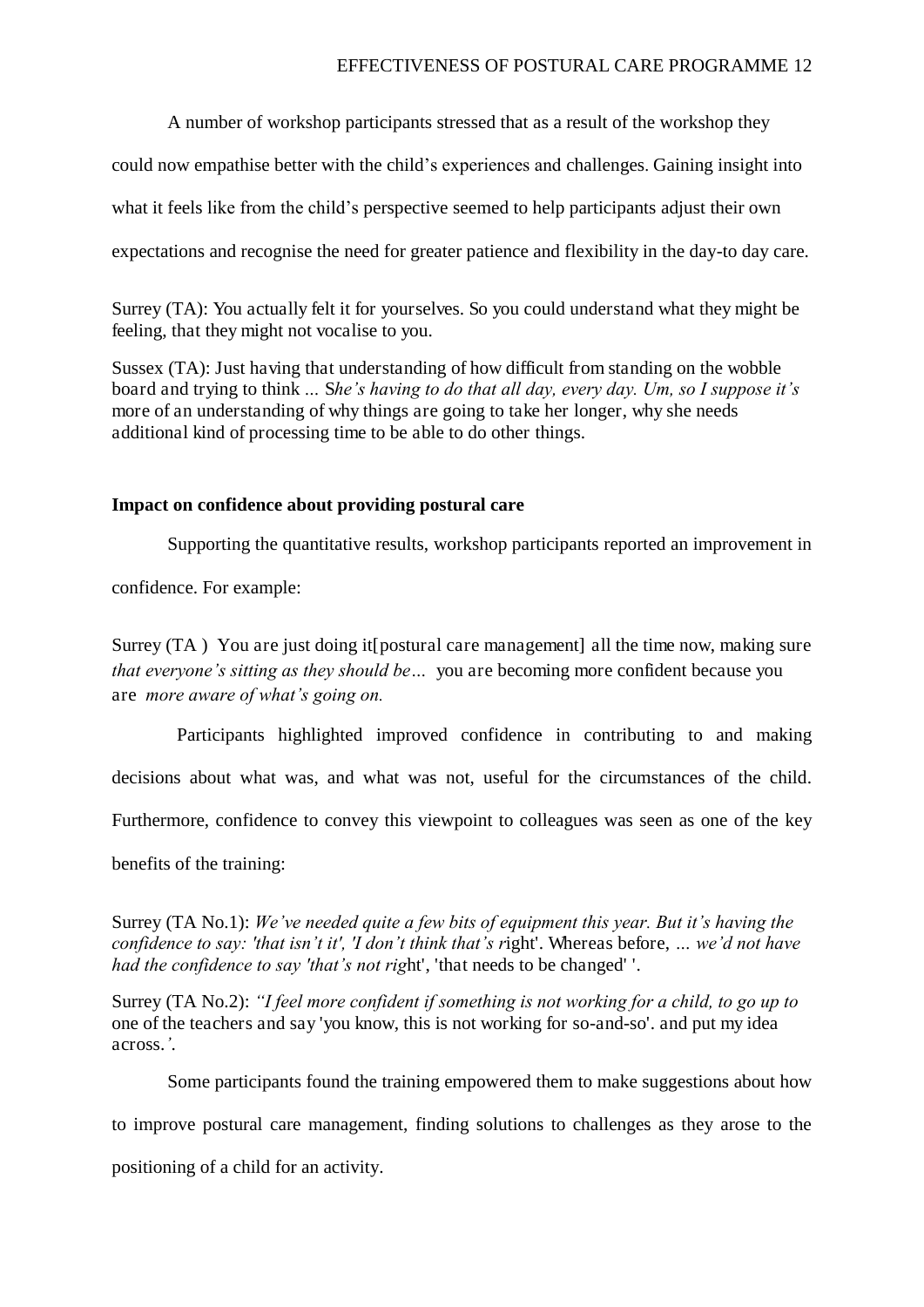Sussex (TA): *'I feel now more confident if I h*ave *d to work out a timetable for a child's*  postural care. Now on my own, whereas perhaps before *we'*d asked for lots and lots of *advice.'*

Surrey (TA): I*t's kind of empowered us, I suppose, to make small changes and adjustments,*  ourselves. Without just relying on the experts to come and sort it out.

However, there were also a number of parents and experienced teaching staff, who felt their confidence had not improved as a result of the workshop. One of the TA expressed this as follows:

Sussex (TA): I went in fairly confident and you know probably no real, real change in terms of confidence.

#### **Discussion**

This paper describes the development and mixed-methods evaluation of a postural care training programme for parents and school staff of primary school children with a physical disability. The training programme, based on the key principles of self-efficacy theory, included an interactive workshop facilitated by experience physiotherapists and occupational therapists, and accompanied by follow-up one-to-one visits and telephone calls.

In summary, initial results suggest knowledge and understanding about postural care, alongside confidence in the provision of postural care, can be improved by a brief postural care training programme. Qualitative analysis of interviews and focus groups with the participants offer further insight as to why these improvements occurred- for example, by reaffirming existing knowledge or improving knowledge and understanding of how the physical disability impacts the child's ability to learn. Accordingly, the postural care training programme offered a novel way of addressing collectively the concerns of school staff and parents. The training programme provided an alternative response to supporting carers at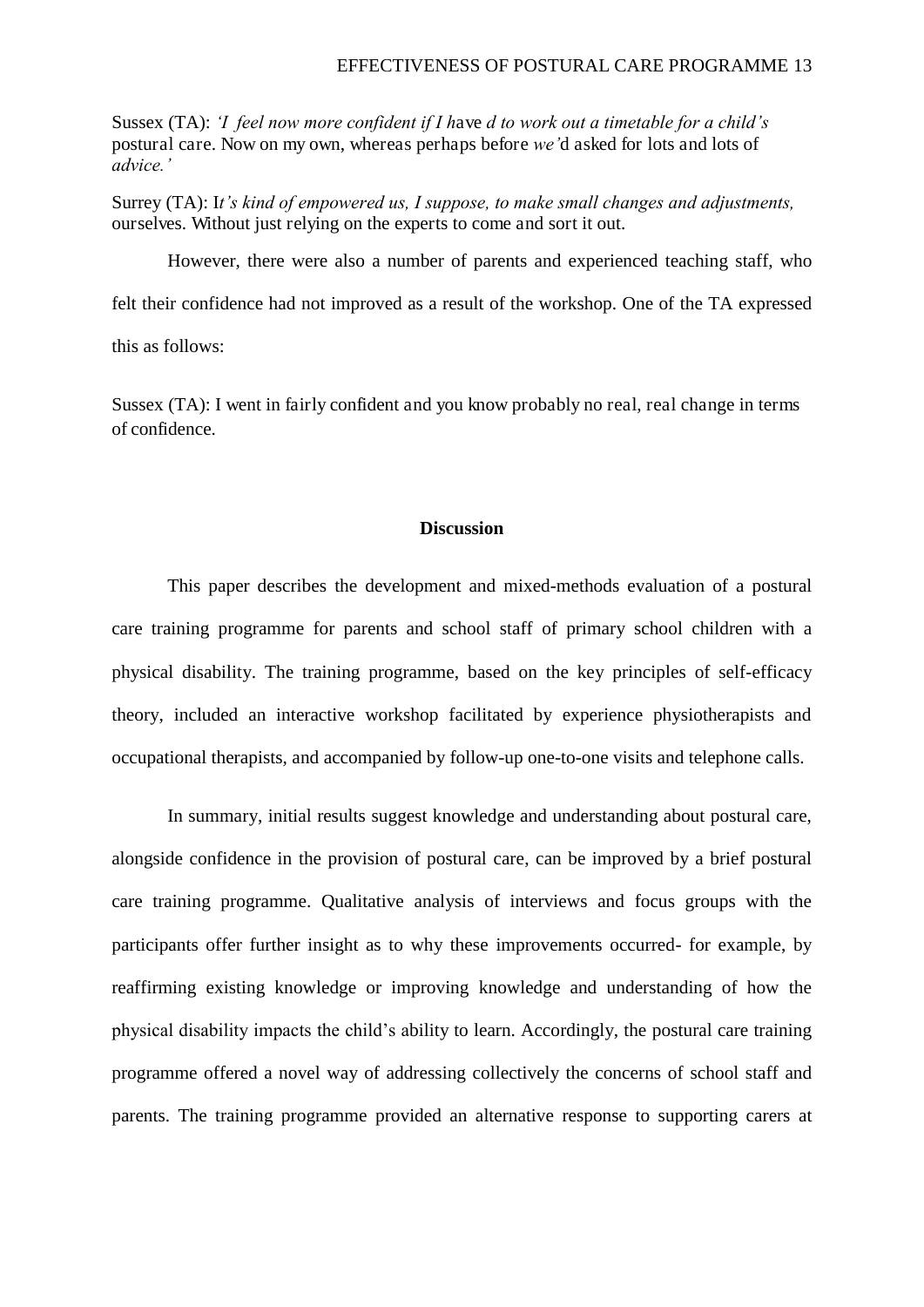school where it is often difficult to identify sufficient time to share information and address the concerns or anxieties of staff.

 Working in a more facilitative way by adopting group interventions appears to be well suited to this area of therapeutic practice. It allowed therapists to work in partnership with those responsible for therapy regimes that require 'effortful co-operation' from carers (Parry, 2009). This group training encouraged school staff and parents' to become adept and autonomous in their decisions about the everyday aspects of the child's care. This was particularly welcomed as earlier research had identified that teacher concerns about causing harm to the child resulted in an over strict adherence to therapy regimes that limited the child's inclusion at school (Hutton & Coxon 2011).

Regarding the design of the postural care training programme, self-efficacy based training is a widely used approach to underpin self-management in chronic conditions (Jones & Riazi, 2011); however, this approach has yet to be systematically applied in training designed to support non-specialist care providers such as teachers and parents who manage complex therapy regimes for children with physical disability. This study provides preliminary evidence, using a valid and reliable measure, that self-efficacy in providing such care can be improved in this population, with improvements in confidence achieved through a comparatively short training programme.

#### **Limitations and future research**

 Although the findings of the study suggest positive changes across knowledge, understanding, confidence and concerns, the research does have some important limitations to consider. First, the design of the study did not allow for comparisons with a control group (i.e., participants receiving usual levels of support). Accordingly, although we observe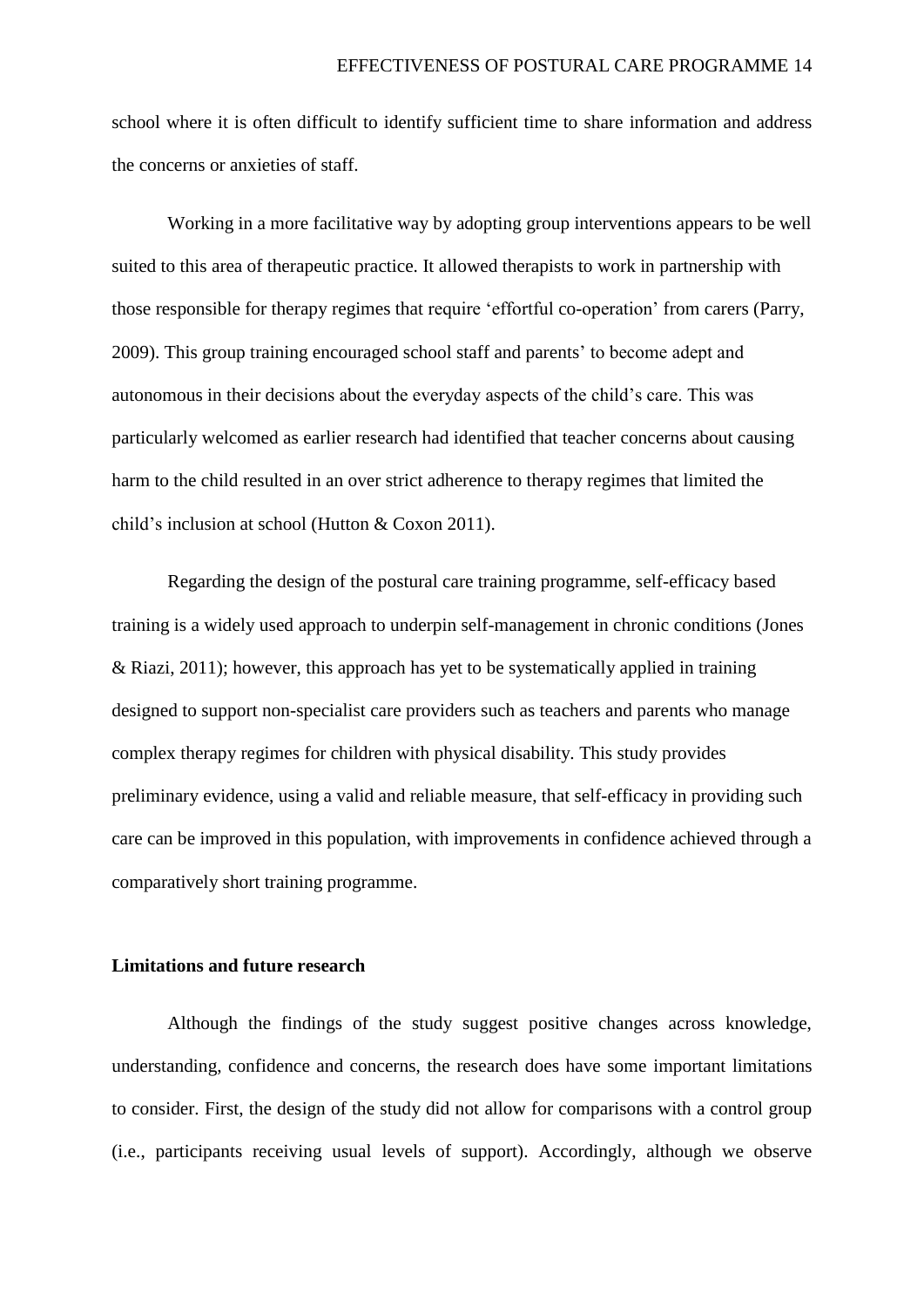within-participant improvements from baseline, it is not possible to infer strong conclusions about the effectiveness of the postural care training programme compared to other types of available support.

Second, impact of the training programme was measured over a relatively short period of time (6-8 weeks); hence, we are unable to conclude whether changes observed are sustained long-term. Future evaluations would benefit from additional measurement of outcomes – ideally at 6 and 12 months- to establish long-term impact for this type of low intensity training.

Focus of this study was solely on carers of primary school aged children attending a mainstream school. Accordingly, assumptions about the applicability and impact in other cohorts- for example, secondary schools, and schools with specialist provision - should be tempered. The school environment and the age of the children may present unique challenges with the potential to affect impact- accordingly future research should consider implementing and evaluating the training programme in these environments to further understanding. In addition, broadening the scope of the training- beyond postural management- would also be a useful advancement of this type of expert-led training programme. This training could be inspired by previous packages designed and run by The Council for Disabled Children who focus on empowering parents on a broader range of issues- for example, navigating the complexities of the healthcare system.

Finally, the study recruited a small sample of parents compared to teaching staff and it would be important to explore the reasons for this in any future research. The complex demands on parents may make it difficult for them to attend formal training opportunities of this type.

#### **Conclusion**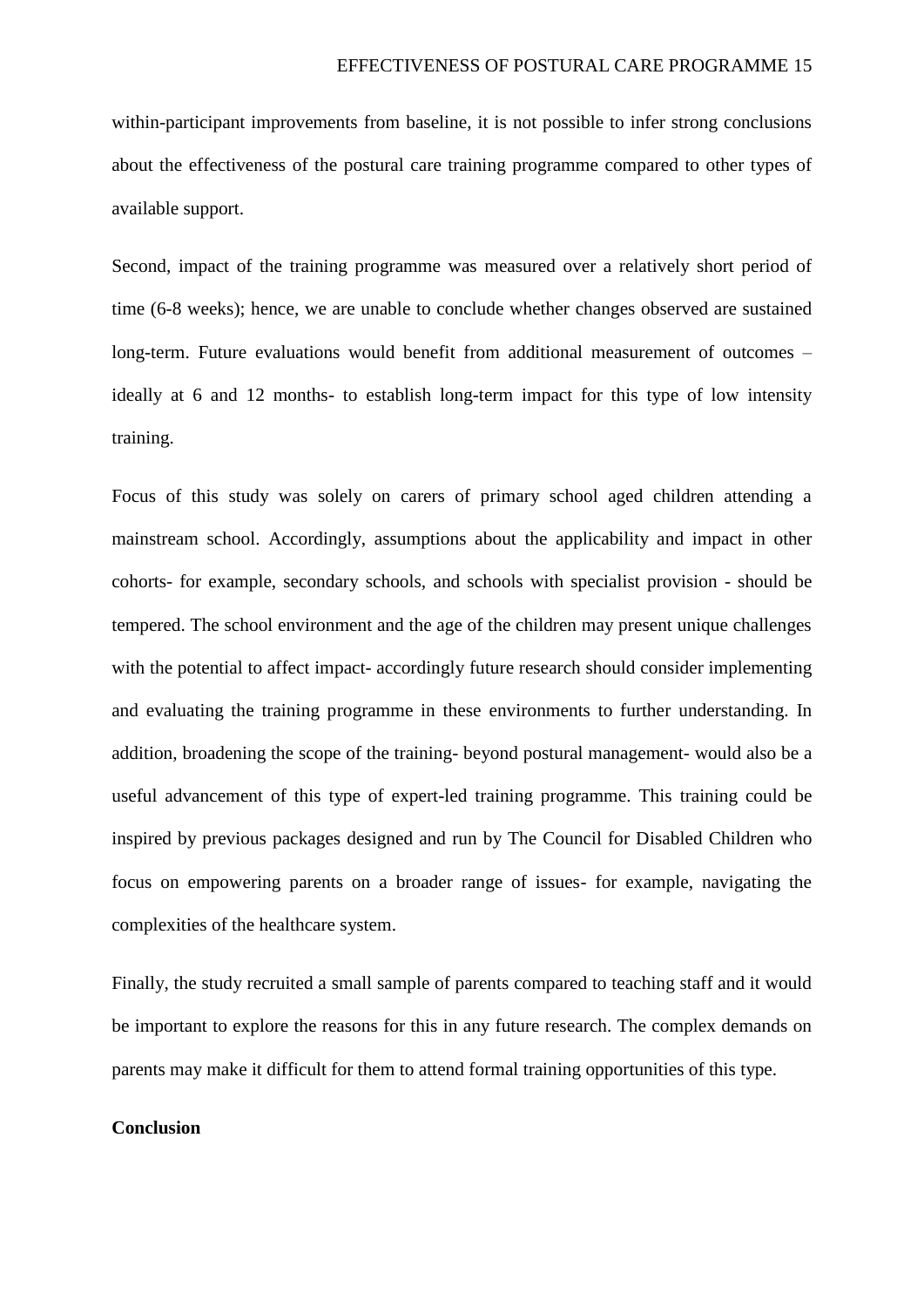This study developed and evaluated a short training programme on postural care management with the specific aim of improving knowledge, understanding and confidence in parents and teachers for children with physical disabilities. The results provide preliminary evidence that short-term improvements in these areas can be achieved through this type of training programme.

#### **Key messages**

.

1. The postural care training package evaluated in this study conforms to recommendations in the National Institute of Care Excellence (NICE) guidance for Children and Young People with Spasticity (NICE 2012). Group training of this type enables therapists to work in partnership with parents and teachers to address collectively concerns and anxieties when delivering postural care management at home and school.

2. Therapists may need support in delivering this type of group training.

3. The content of the training package is based on the International Classification of Functioning, Disability and Health (ICF) and enables therapists to address environmental barriers to participation at school while focusing on enhancing the functional skills of the child and promoting participation.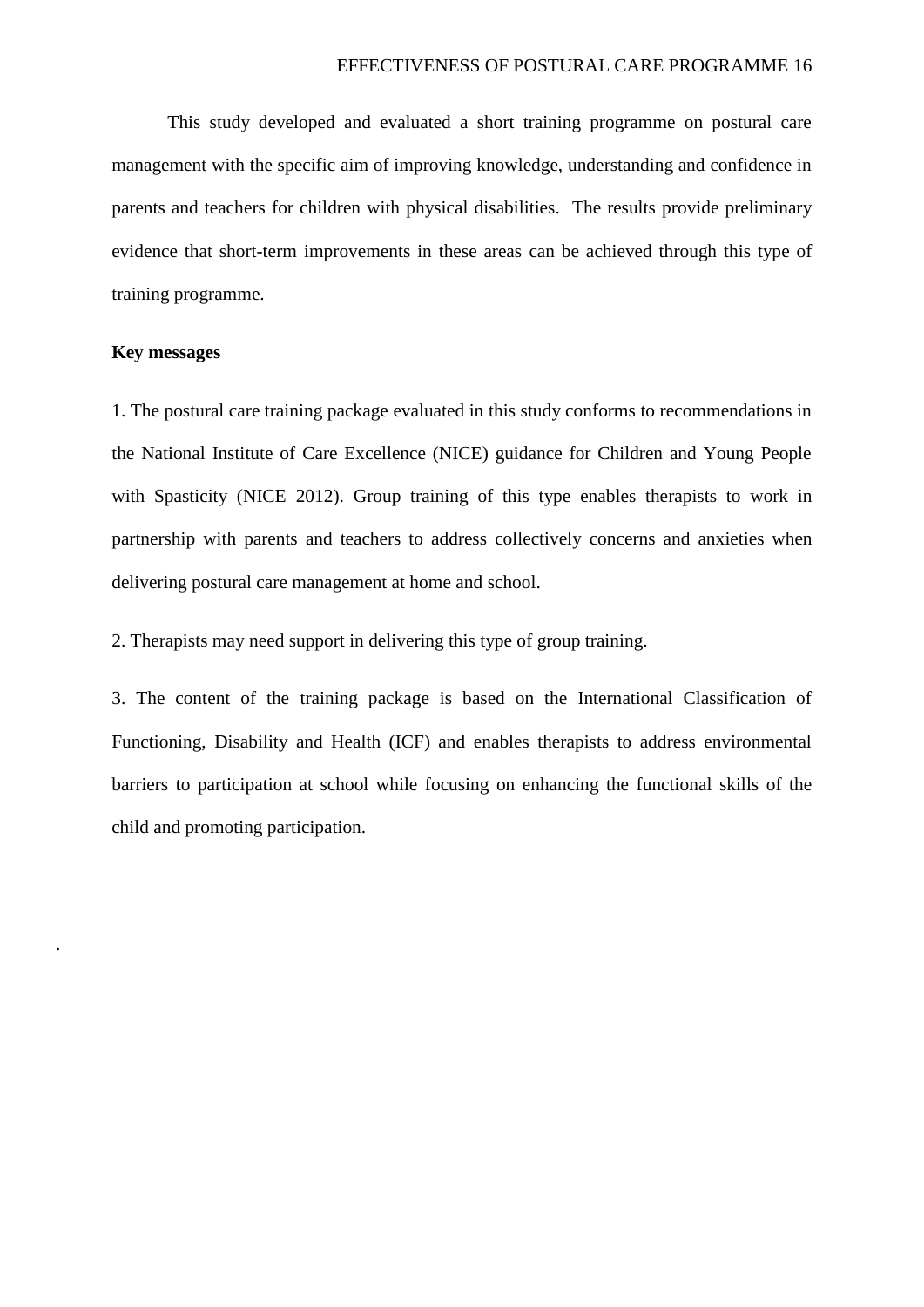#### **References**

- Bandura, A. (1977) Self-efficacy: toward a unifying theory of behaviour change. Psychological Review, 84, 191—215. doi: 10.1037/0033-295X.84.2.19
- Bandura, A. (1989) Human agency in social cognitive theory. American Psychologist, 44, 1175- 1184. Retrieved from [http://meagherlab.tamu.edu/M-](http://meagherlab.tamu.edu/M-Meagher/Health%20360/Psyc%20360%20articles/Psyc%20360%20Ch%203/self-efficacy.pdf)[Meagher/Health%20360/Psyc%20360%20articles/Psyc%20360%20Ch%203/self](http://meagherlab.tamu.edu/M-Meagher/Health%20360/Psyc%20360%20articles/Psyc%20360%20Ch%203/self-efficacy.pdf)[efficacy.pdf](http://meagherlab.tamu.edu/M-Meagher/Health%20360/Psyc%20360%20articles/Psyc%20360%20Ch%203/self-efficacy.pdf)

Bandura, A. (1997) Self-efficacy: The exercise of control. New York: Freeman.

British Psychological Society. (2009) Code of ethics and conduct. London: Author

- Coster, W., Law, M., Bedell, G., Liljenquist, K., Kao, Y.C., Khetani, M. & Teplicky, R. (2013) School participation, supports and barriers of students with and without disabilities. Child: Care, Health and Development, 39, 535–543. doi: 10.1111/cch.12046
- Council for Disabled Children. Resources and Information for Parents. <http://www.councilfordisabledchildren.org.uk/expertparent>(Accessed 26/04/2016)
- Devecchi, C., & Brown, J. (2013) Perspectives on the 'preparedness' of teaching assistants: what gets in the way? Paper presented to: British Educational Research Association (BERA) Annual Conference, University of Sussex, Brighton, 03-05 September 2013
- Gericke, T. (2006) Postural management for children with cerebral palsy: consensus statement. Developmental Medicine and Child Neurology, 48, 244- 244. doi: 10.1017/S0012162206000685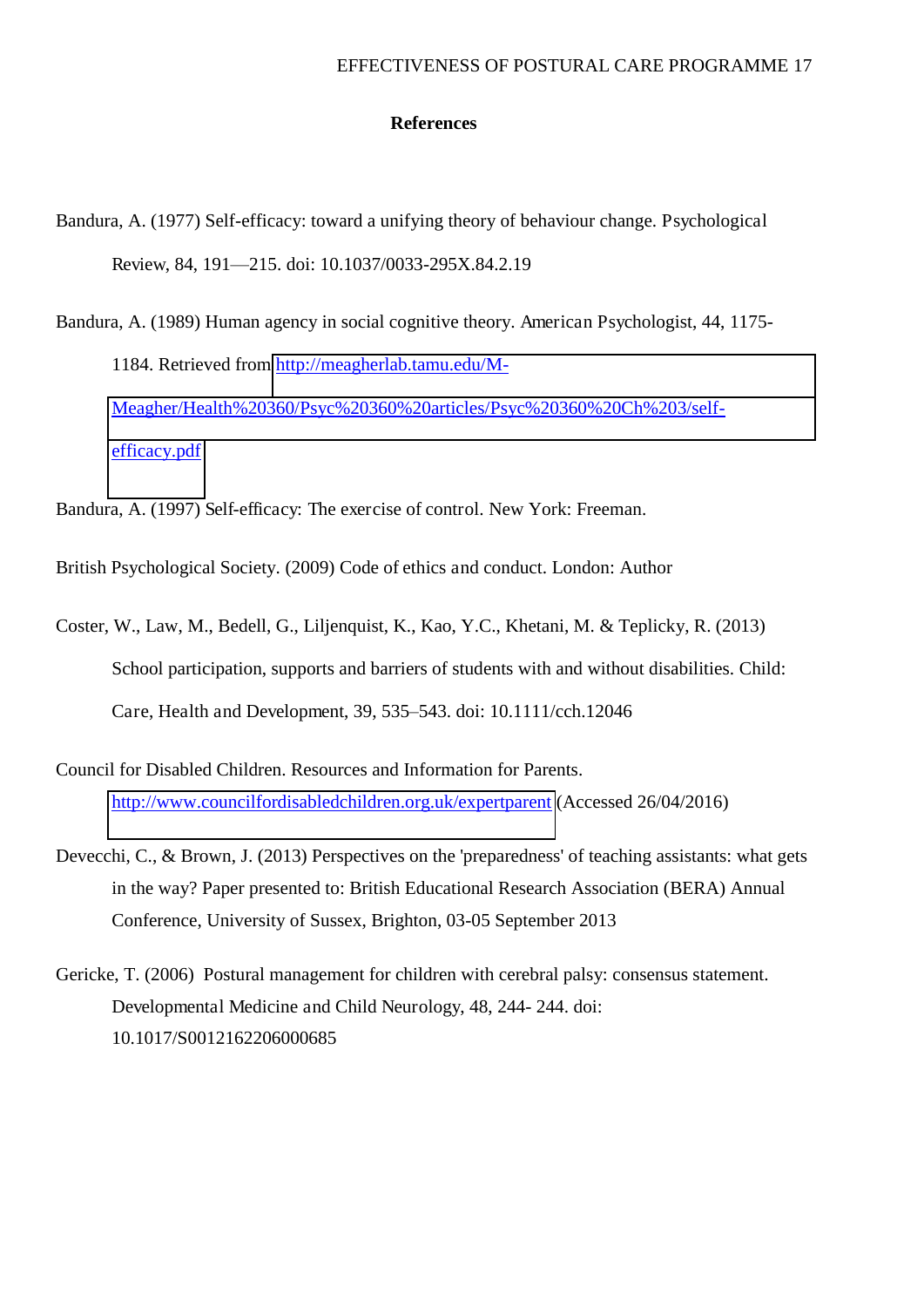- Gough M ( 2009) Continuous postural management and the prevention of deformity in children with cerebral palsy: an appraisal. Developmental Medicine & Child Neurology. DOI: 10.1111/j.1469-8749.2008.03160.x
- Hotham, S., Hutton, E., & Hamilton-West, K. E. (2015) Development of a reliable, valid measure to assess parents' and teachers' understanding of postural care for children with physical disabilities: The (UKC-PostCarD) questionnaire. Child: Care, Health and Development, 41, 1172-1178.
- Hutton, E., & Coxon, K. (2008) Involving parents as service users in an interprofessional research project. Journal of Interprofessional Care, *22*, 661-63.
- Hutton, E., & Coxon, K. (2011) 'Posture for learning': meeting the postural care needs of children with physical disabilities in mainstream primary schools in England – a research into practice exploratory study. Disability and Rehabilitation, 33, 1912-1924. doi:10.3109/09638288.2010.544837
- Hutton, E., Poole, C., Godden, S., Mortimore, J., Jensen, J., & Ariss, T. (2009) A-Z of postural care. Canterbury Christ Church University . Retrieved from <http://www.ekhuft.nhs.uk/EasysiteWeb/getresource.axd?AssetID=97580>
- Jones, F., & Riazi, A. (2011) Self-efficacy and self-management after stroke: a systematic review. Disability & Rehabilitation, 33, 797-810. doi: 10.3109/09638288.2010.511415
- Nash, T., & Norwich, B. (2010) The initial training of teachers to teach children with special educational needs: A national survey of English Post Graduate Certificate of Education programmes. Teaching and Teacher Education, 26, 1471-1480. <http://dx.doi.org/10.1016/j.tate.2010.06.005>
- NICE. (2012) Spasticity in children and young people with non-progressive brain disorders. guidance.nice.org.uk/cg145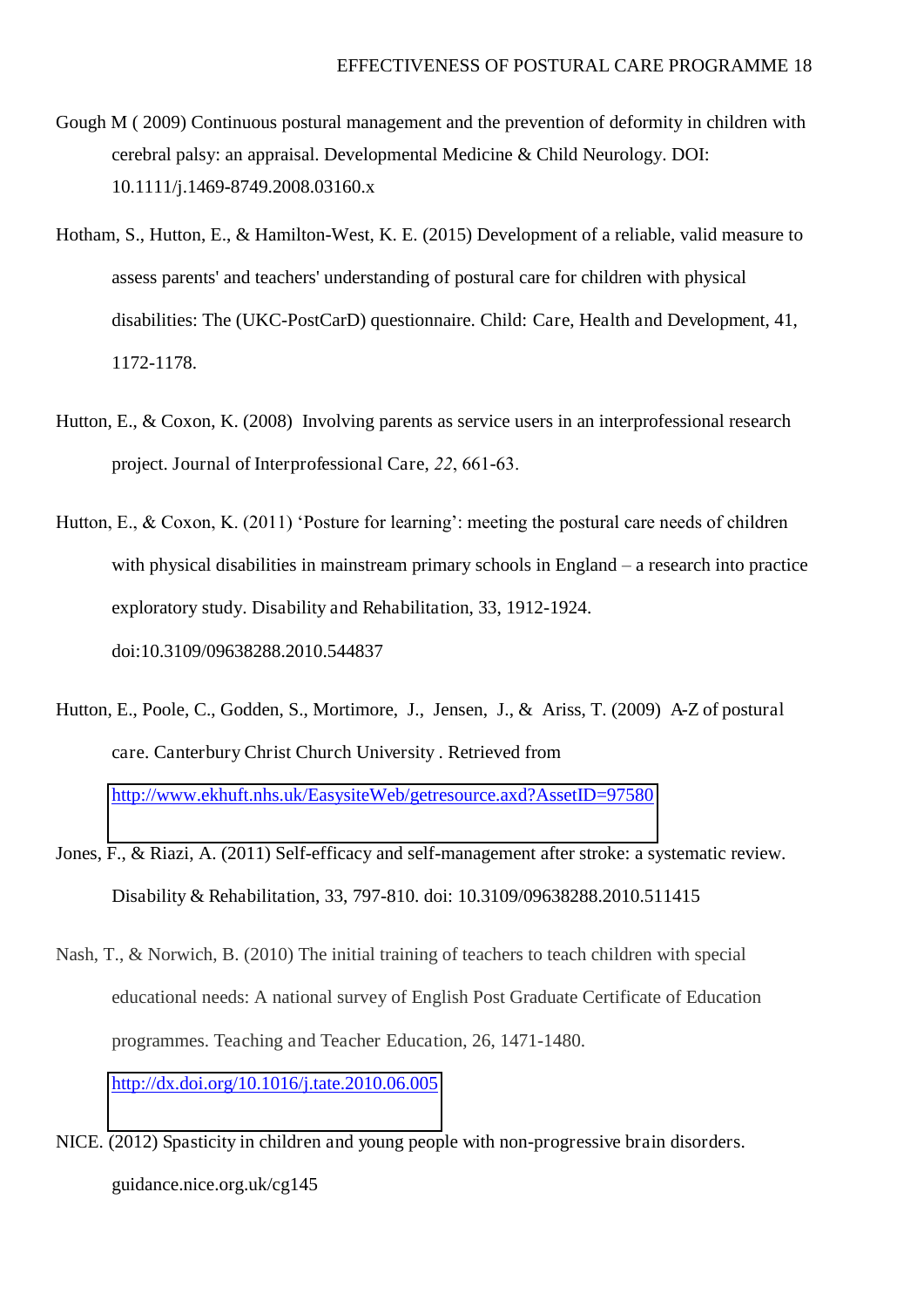Nicholson, A., Moir, L., & Millsteed, J. (2012) Impact of assistive technology on family caregivers of children with physical disabilities: a systematic review. Disability & Rehabilitation: Assistive Technology,7, 345-349. doi:10.3109/17483107.2012.667194

Nunnally, J. C., & Bernstein, I. H. (1994) Psychometric theory. 3<sup>rd</sup> ed. New York: McGraw-Hill.

Parry, R. (2004). The interactional management of patients' physical incompetence: a conversation analytic study of physiotherapy interactions. Sociology of Health and Illness, 26, 976–1007.

Pountney, T. (2007) Physiotherapy for Children. London: Butterworth Heinemann Elsevier

- Ritchie, J., & Lewis, J. (2003) Qualitative Research Practice: A Guide for Social Science Students and Researchers. London: Sage Publications.
- Telfer, S., Solomondis, S., & Spence, W. (2010) An investigation of teaching staff members' and parents' views on the current state of adaptive seating technology and provision. Disability & Rehabilitation: Assistive Technology 5, 14-24. doi: 10.3109/17483100903191334
- World Health Organization (2007) International Classification of Functioning, Disability and Health *–* Children and Youth version. Geneva: WHO Press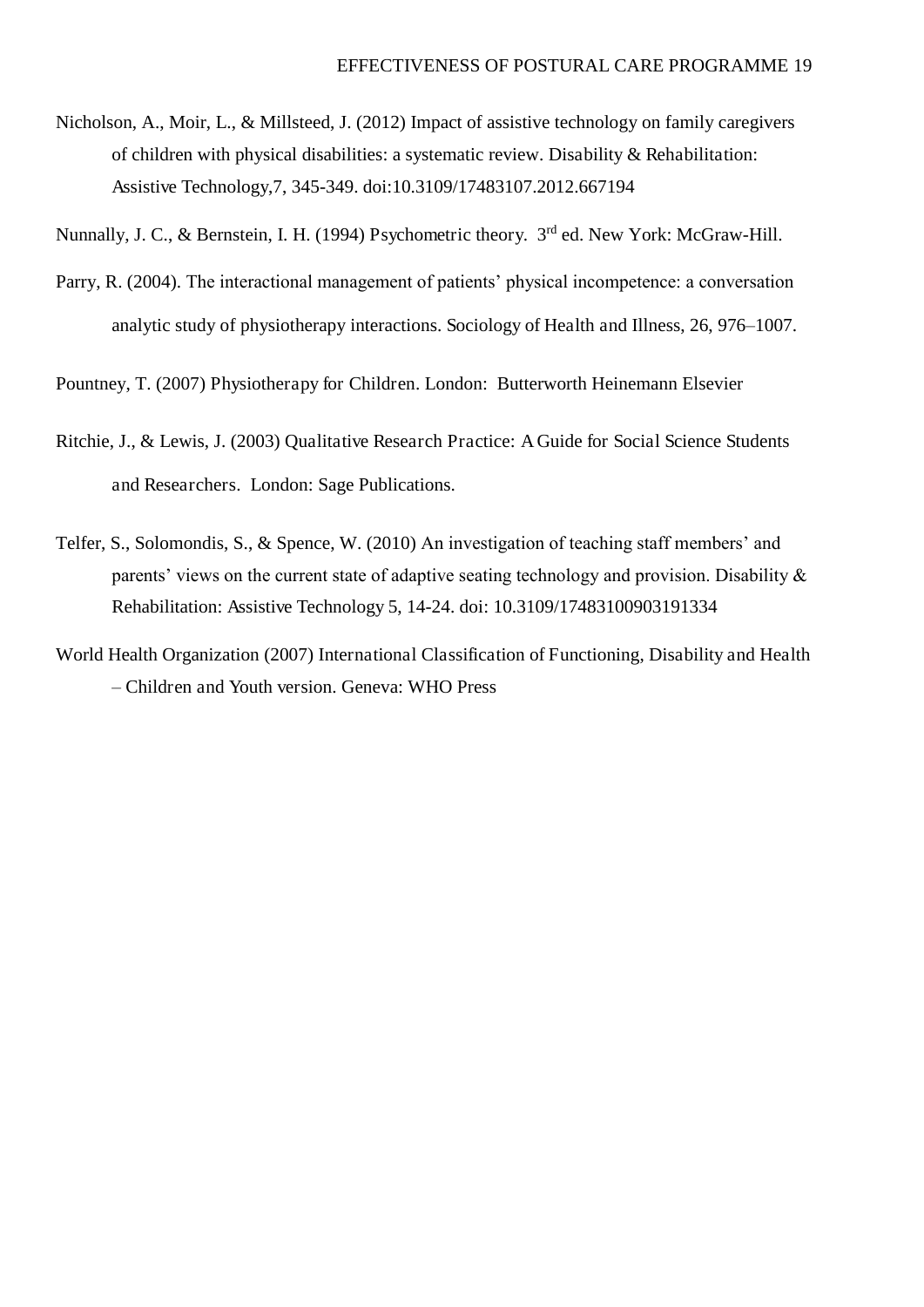

Figure 1. Mean and SE values for responses at T1 and T2 for sub-themes.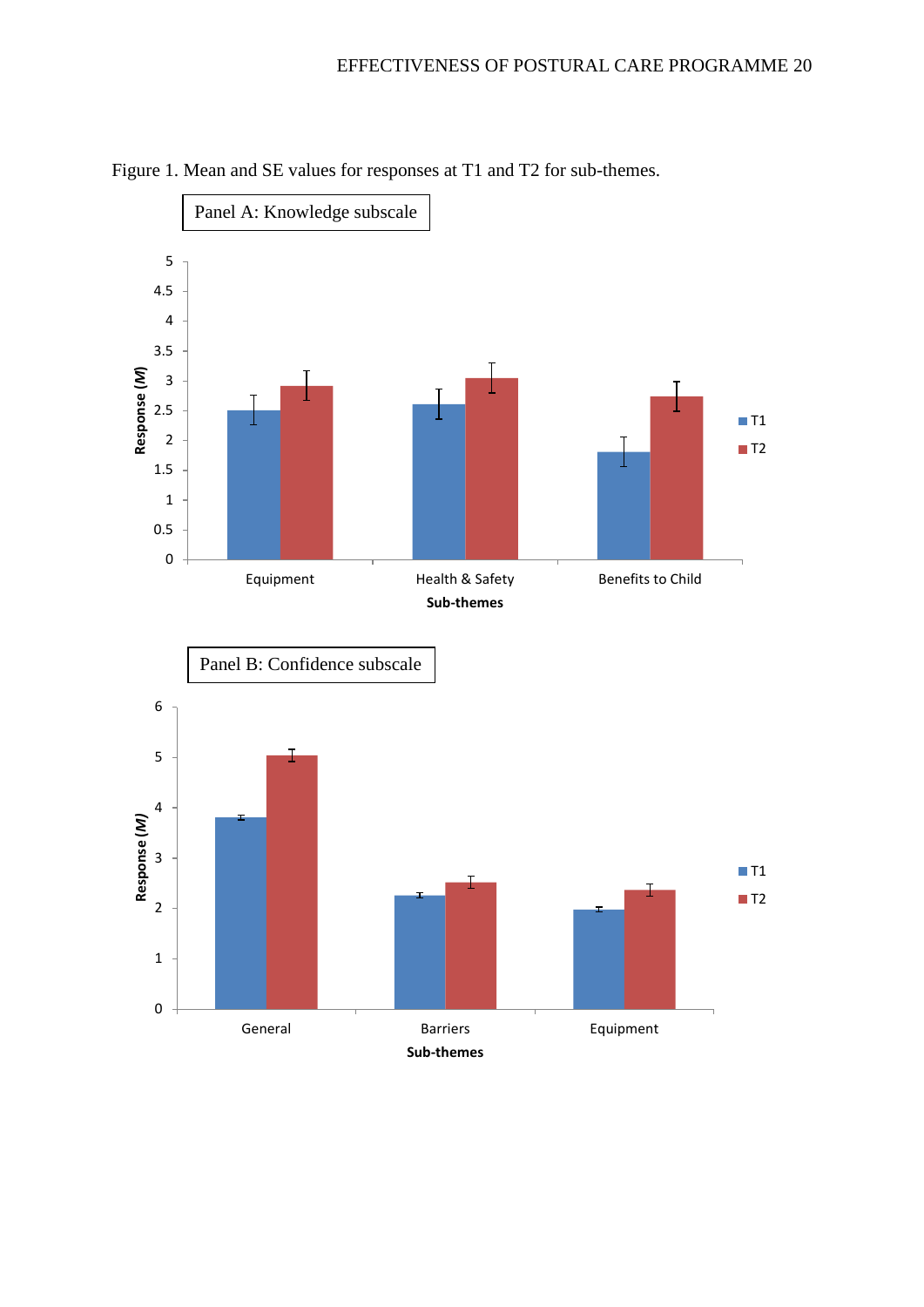

### Table 1. Sample itinerary for postural care workshop

| Workshop Itinerary                                                                              |  |  |  |
|-------------------------------------------------------------------------------------------------|--|--|--|
| Welcome by therapists                                                                           |  |  |  |
| PowerPoint Presentation: What can you expect? Explain all 3 elements of the postural care       |  |  |  |
| training programme                                                                              |  |  |  |
| PowerPoint Presentation: Background: What is postural care? Why is postural care important?     |  |  |  |
| Video interviews provided by a child's, parents and teachers discussing their views of postural |  |  |  |
| care.                                                                                           |  |  |  |
| Discussion: Opportunity to reflect and for participants to discuss personal concerns,           |  |  |  |
| challenges, barriers to providing postural care                                                 |  |  |  |
| PowerPoint Presentation: Therapists describe equipment and its main functions                   |  |  |  |
| Practical activities to demonstrate impact on learning and concentration:                       |  |  |  |
| 1. Learning new information will in unstable position                                           |  |  |  |
| 2. Reading while in an unstable position                                                        |  |  |  |
| 3. Writing while in an unstable position                                                        |  |  |  |

4. Eating and/or drinking in an unstable position